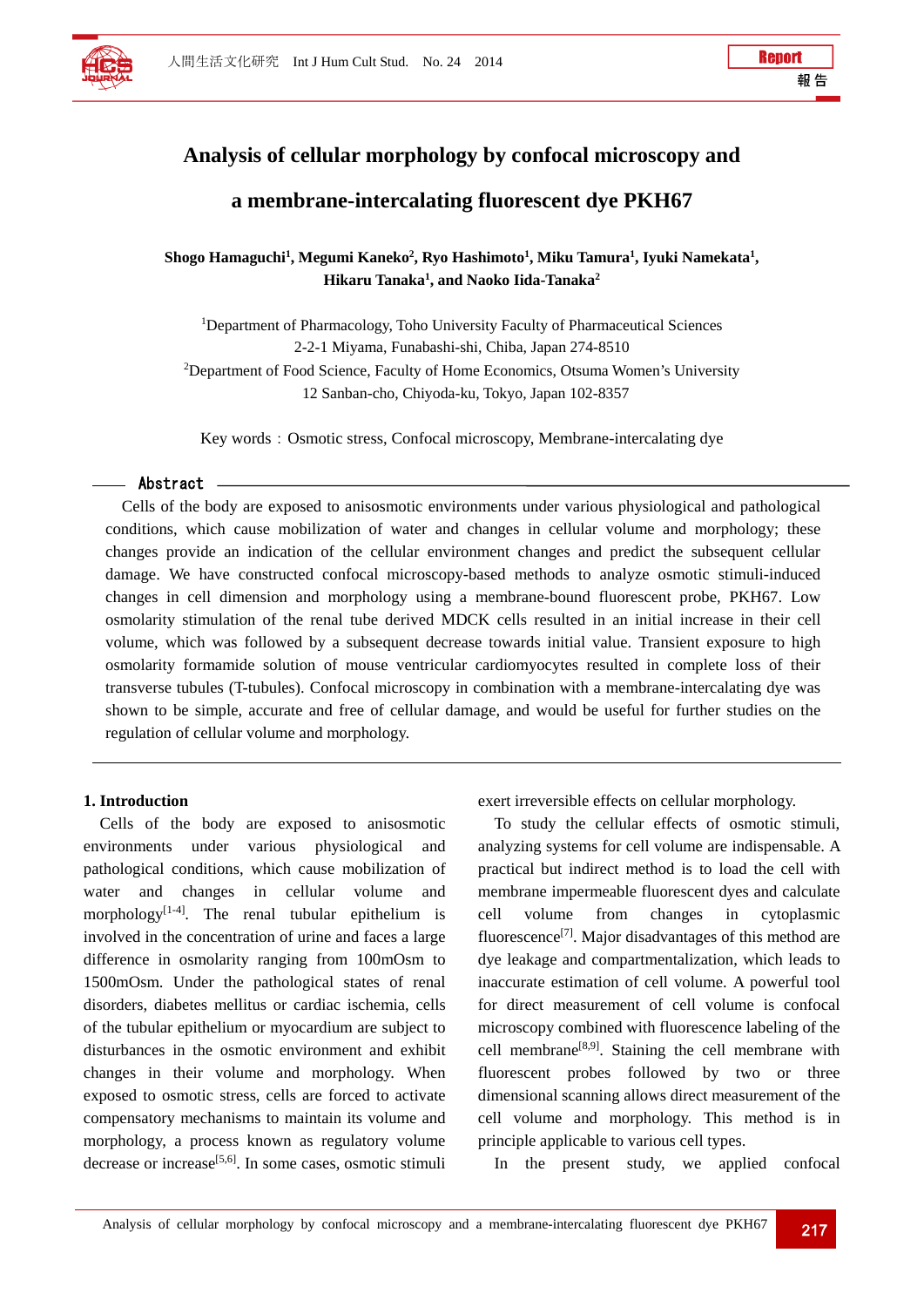

microscopy and a membrane-intercalating dye, PKH67, to two cell types with different properties, the Madin-Darby canine kidney (MDCK) cells and isolated ventricular cardiomyocytes. The MDCK cell line is of renal tubular epithelial origin and is widely used as a model to study volume regulation $[10,11]$ . Ventricular cardiomyocytes are routinely used for the studies of excitation-contraction mechanisms and cellular damage accompanying diseases such as ischemia and diabetes mellitus $[12,13]$ .

#### **2. Methods**

MDCK cells (National Institute of Health Sciences) were cultured in Eagles modified essential medium (EMEM) supplemented with 1% penicillin, 0.4% streptomycin and 5% fetal bovine serum (FBS) under humidified  $5\%$  CO<sub>2</sub> atmosphere. The cells were plated on glass coverslips 48 to 72 hours before the experiments. Mouse ventricular cardiomyocytes were obtained by Langendorff perfusion of the heart with collagenase solution as previously described $^{[13]}$ .

For fluorescence labeling of the cell membrane, PKH67 (Sigma-Aldrich) was dissolved in the loading buffer supplied by the manufacturer and applied to the cells at a final concentration of 5µM. Then the coverslips with the cells were placed in a chamber on the stage of inverted microscopes and perfused with normal extracellular medium to washout the excess fluorescent probe. All experiments were performed at 37°C.

The osmolarity of the basic culture medium was 300mOsm as determined by a freezing point-based osmometer. The NaCl concentration was reduced by 100mM in the hyposmotic media, whose osmolarity was confirmed to be 100mOsm. The change from normal to hyposmotic extracellular solution was performed after the cells were equilibrated for 30 min in the normal solution.

Confocal imaging was performed with LSM 510 (Carl Zeiss) or LSM 5 LIVE (Carl Zeiss) with procedures described in our previous studies<sup>[14,15]</sup>. The cells loaded with PKH67 were excited at 488nm with an argon laser and the

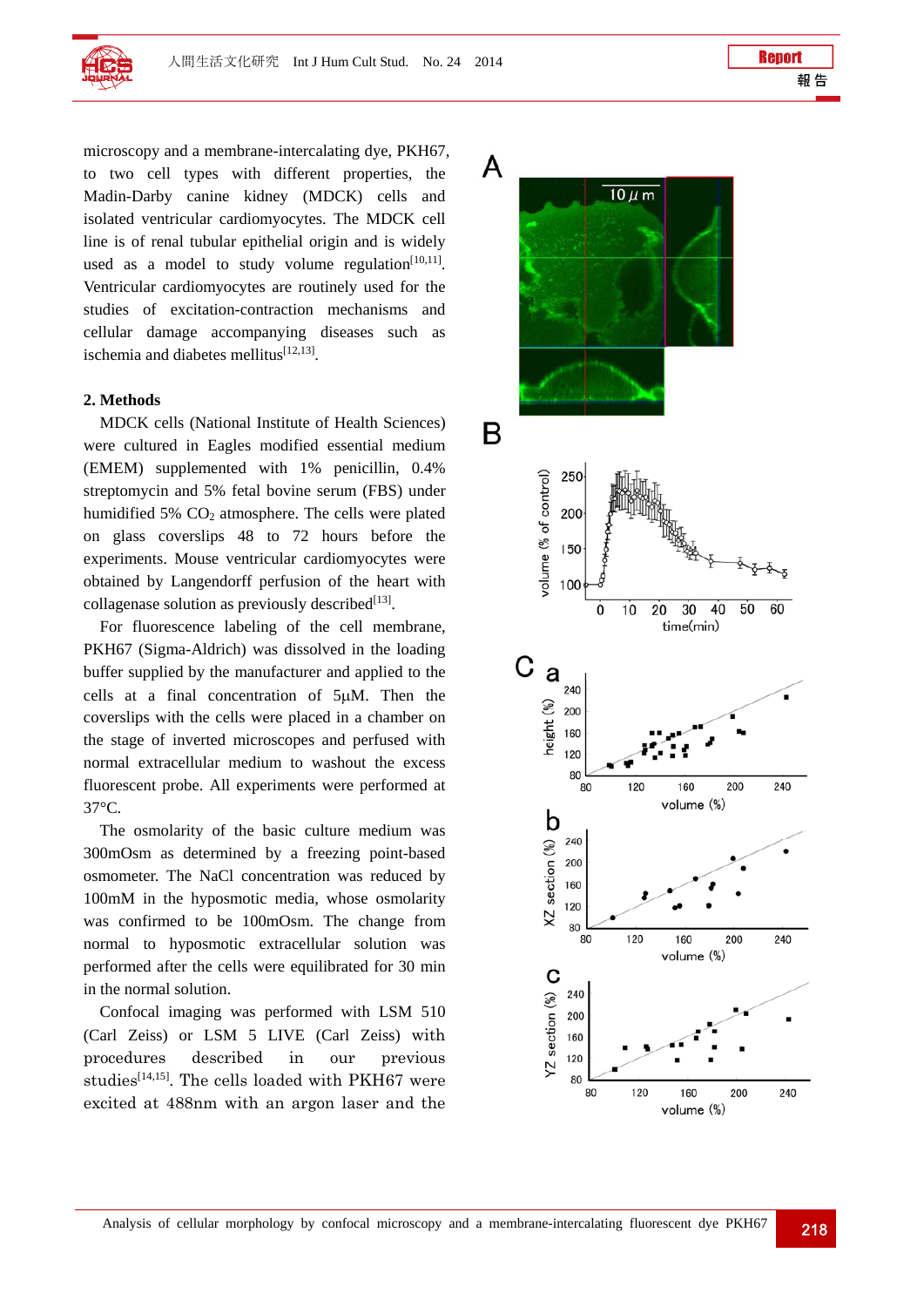

Figure 1. Osmotic stimuli-induced changes in cell dimension of MDCK cells labelled with a membrane dye PKH67. A: typical orthogonal two-dimensional images. Bars in the x-y panel indicate  $10\mu$ m. B: Time course of the change in cellular volume before and after treatment with low osmolarity solution. Symbols and bars indicate the mean  $\pm$  standard error of the mean from 10 cells. C: Correlation diagram of increases in cellular volume and cell height (a), area of the x-z plane (b), area of the y-z plane (c) measured at the peak of cell volume.

emission at wavelength between 500nm and 530nm was detected by a photomultiplier. The data obtained were assembled into two-dimensional images. The objective used was Plan-Apocromat 63x1.4 NA oil immersion (Carl Zeiss).

#### **3. Results**

The cell membrane of MDCK cells was clearly stained by PKH67 and the cell volume could be calculated (Fig. 1A). Low osmotic solution induced a transient increase in cell volume (Fig. 1B); at 10min after change to low osmotic solution, the volume reached a peak of  $231.0 \pm 22.8$  % of the initial value. After which, a decrease toward the initial value was observed; the volume at 30min and 60min after change to low osmotic solution was  $144.2 \pm 9.0$  % and  $115.0 \pm 1.0$ 5.6 % of the initial value, respectively. The height, and the area of the two vertical section of the cell correlated with the cell volume (Fig. 1C).

The cell membrane of ventricular cardiomyocytes was clearly stained by PKH67 (Fig. 2A). T-tubules, transverse invaginations of the cell membrane which occur perpendicular to the longitudinal axis, were also clearly stained in ventricular cardiomyocytes. Intracellular organella such as the mitochondria and endoplasmic reticulum were not stained. Treatment of the cells with a high osmolarity extracellular solution containing 1.5M formamide for 15 min followed by washout with normal extracellular solution caused a complete loss of their T-tubules (Fig. 2B).



Figure 2. Osmotic stimuli-induced changes in mouse ventricular cardiomyocytes labeled with PKH67. Two-dimensional images before (A) and after (B) treatment with high osmolarity formamide solution. Note that the t-tubules are observed before treatment but not after.

#### **4. Discussion**

We constructed a confocal microscopy-based system the measurement of cellular volume and morphology with a membrane-intercalated dye, PKH67. MDCK cells showed transient increases in cellular volume in response to low osmotic stimuli. The low osmolarity stimuli-induced increase in cell volume was transient; the increase was followed by a decrease towards the initial level. Such phenomenon is generally known as regulatory volume decrease, and is considered to be a mechanism to maintain cellular integrity under osmotic stress<sup>[5,6]</sup>. In the case of MDCK cells, the regulatory volume decrease was reported to be dependent on an increase in intracellular  $Ca^{2+}$ concentration[14]. The low osmotic stimuli-induced increase in the volume of the cell reconstructed by z stacking of horizontal sections (x-y) correlated to a certain extent with the increases in the area of the x-z and y-z vertical sections and also with the cell height. These parameters provided a practical means to measure the changes in cell volume over time.

In mouse ventricular cardiomyocytes, transverse invaginations of the cell membrane which occur perpendicular to the longitudinal  $axis^{[15]}$  were clearly stained by PKH67 (Fig. 2). Treatment with high osmolarity formamide solution resulted in complete disappearance of the T-tubules. Earlier studies with ventricular cardiomyocytes showed that detachment of the T-tubules from the cell membrane occurs on washout of anisosmotic extracellular solution $[16,17]$ . The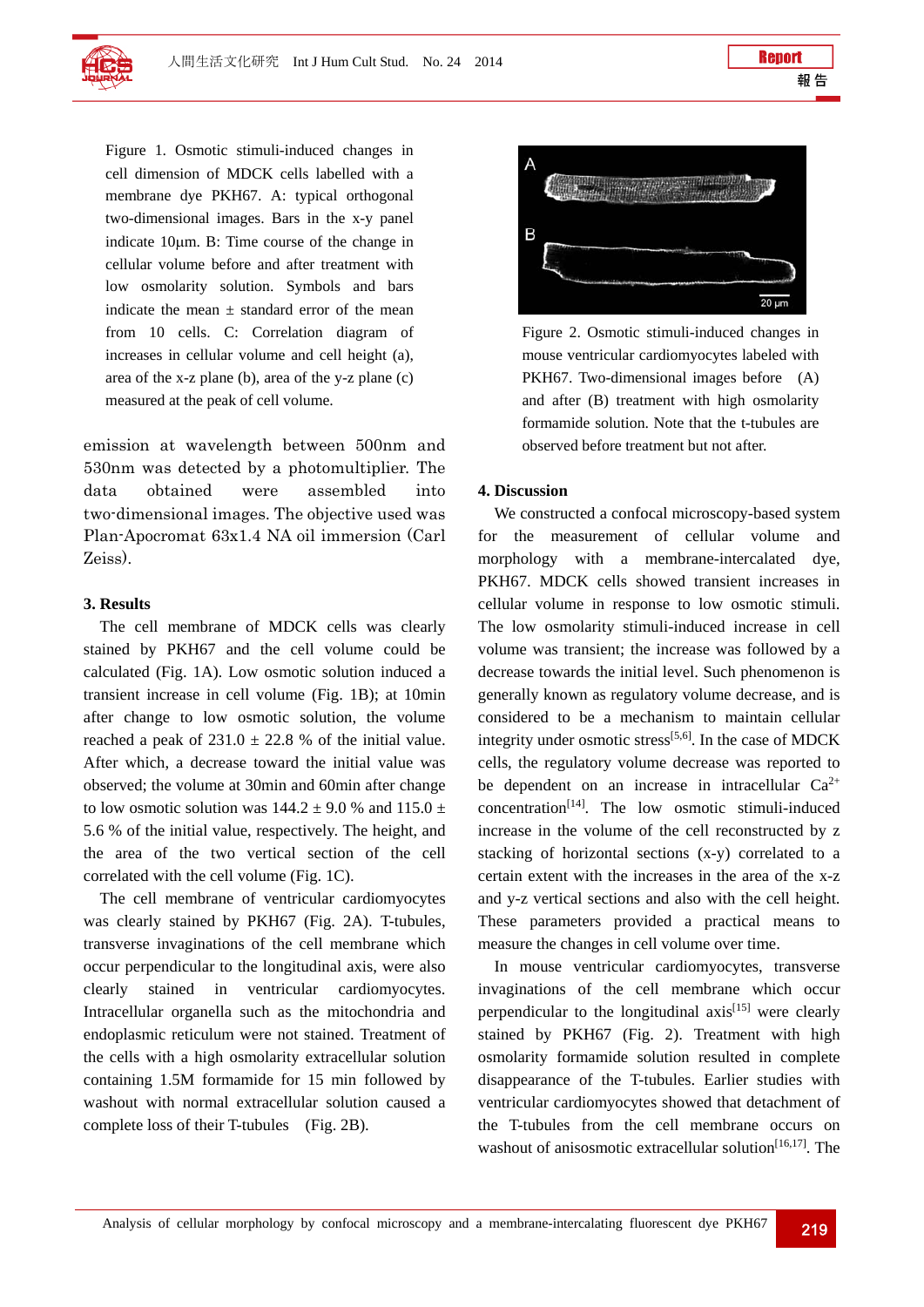

detubulation was attributed to osmolarity gradient-induced transient swelling or shrinking of the cell. Swelling of cardiomyocytes is a common complication in various pathological conditions such as ischemia and diabetes melitus, and whether detubulation of the ventricular cardiomyocytes occur under such conditions remain to be investigated. As the T-tubules are known to play a key role in excitation-contraction coupling of ventricular cardiomyocytes through stimulation of  $Ca^{2+}$  release from the sarcoplasmic reticulum<sup>[9,13]</sup>, it is highly possible that the changes in myocardial function under various pathological conditions are partly mediated by changes in the T-tubules.

Use of the membrane-intercalating dye, PKH67, was shown to be of practical value in the measurement of cellular volume and morphology. The cell membrane could be easily stained by dye application to the extracellular medium, and non-specific staining of intracellular organella was not observed. Staining with PKH67 appeared to be free of cellular damage, and cellular morphology could be stably measured under severe osmotic stimuli. A similar dye with longer excitation and emission wavelengths, PKH26, is also available. Thus, confocal microscopy in combination with membrane-intercalating dyes would be useful for further studies on the regulation of cellular volume and morphology.

### **5. References**

[1] Brocker C et al. The role of hyperosmotic stress in inflammation and disease. Biomol Concepts. 2012, 3(4), p. 345-364

[2] Mitsutani S et al. Myocyte volume and function in response to osmotic stress. Circulation. 2005, 112(sup 1), I p. 1219-223

[3] Jennings RB et al. Myocardial ischemia revisited. The osmolar load, membrane damage, and reperfusion. J Mol Cell Cardiol. 1986, 18, p. 769-780

[4] Vandenberg JI et al. Cell swelling and ion transport pathways in cardiac myocytes. Cardiovas Rev. 1996, 32, p. 85-97

[5] Okada Y et al. Apoptosis cell volume regulation and volume-regulatory chloride channels. Com

Biochem Physiol Part A. 2001, 130, p. 377-383 [6] Okada Y et al. Volume-sensitive chloride channels involved in apoptotic volume decrease and cell death. J Mem Biol. 2006, 209, p. 21-29 [7] Zelenina M et al. Osmotic water permeability

measurements using confocal laser scanning microscopy. Eur Biophys J. 2000, 29, p. 165-171 [8] Iida-Tanaka N et al. Membrane-labeled MDCK cells and confocal microscopy for the analyses of cellular volume and morphology. Biol Pharm Bull. 2008, 31(4), p. 731-734

[9] Tanaka H et al. Rapid scanning confocal microscopy on cardiomyocytes. Nihon Yakurigaku Zasshi. 2005, 126, p. 287-294

[10] Volkl H et al. Cell volume regulation in renal cortical cells. Ren Physiol Biochem. 1988, 11, p. 158-173

[11] Takata K et al. Molecular mechanisms and drug development in aquaporin water channel diseases: water channel aquaporin-2 of kidney collecting duct cells. J Pharmacol Sci. 2004, 96(3), p. 255-259 [12] Namekata I et al. Reduction by SEA0400 of myocardial ischemia-induced cytoplasmic and mitochondrial Ca<sup>2+</sup> overload. Eur J Pharmacol. 2006, 543(1-3), p. 108-115

[13] Namekata I et al. Ellagic acid and gingerol, activators of the sarco-endoplasmic reticulum  $Ca^{2+}$ ATPase, ameliorate diabetes mellitus-induced diastolic dysfunction in isolated murine ventricular myocardium. Eur J Pharmacol. 2013, 706(1-3), p. 48-55 [14] Iida-Tanaka N. Involvement of intracellular  $Ca^{2+}$ in the regulatory volume decrease after hyposmotic swelling in MDCK cells. J Pharmacol Sci. 2007, 104,

p. 397-401

[15] Hamaguchi S et al. Developmental changes in excitation-contraction mechanisms of the mouse ventricular myocardium as revealed by functional and confocal imaging analyses. J Pharmacol Sci. 2013, 123(2), p. 167-175

[16] Kawai M et al. Excitation-contraction coupling in rat ventricular myocytes after formamide-induced detubulation. Am J Physiol. 1999, 277(Heart Circ Physiol 46), p. H603-H609

[17] Moench I et al. Resolution of hyposmotic stress in isolated ventricular myocytes causes sealing of t-tubules. Exp Physiol. 2013, 98(7), p. 1164-1177

(Received October 13, 2014; accepted October 21, 2014)